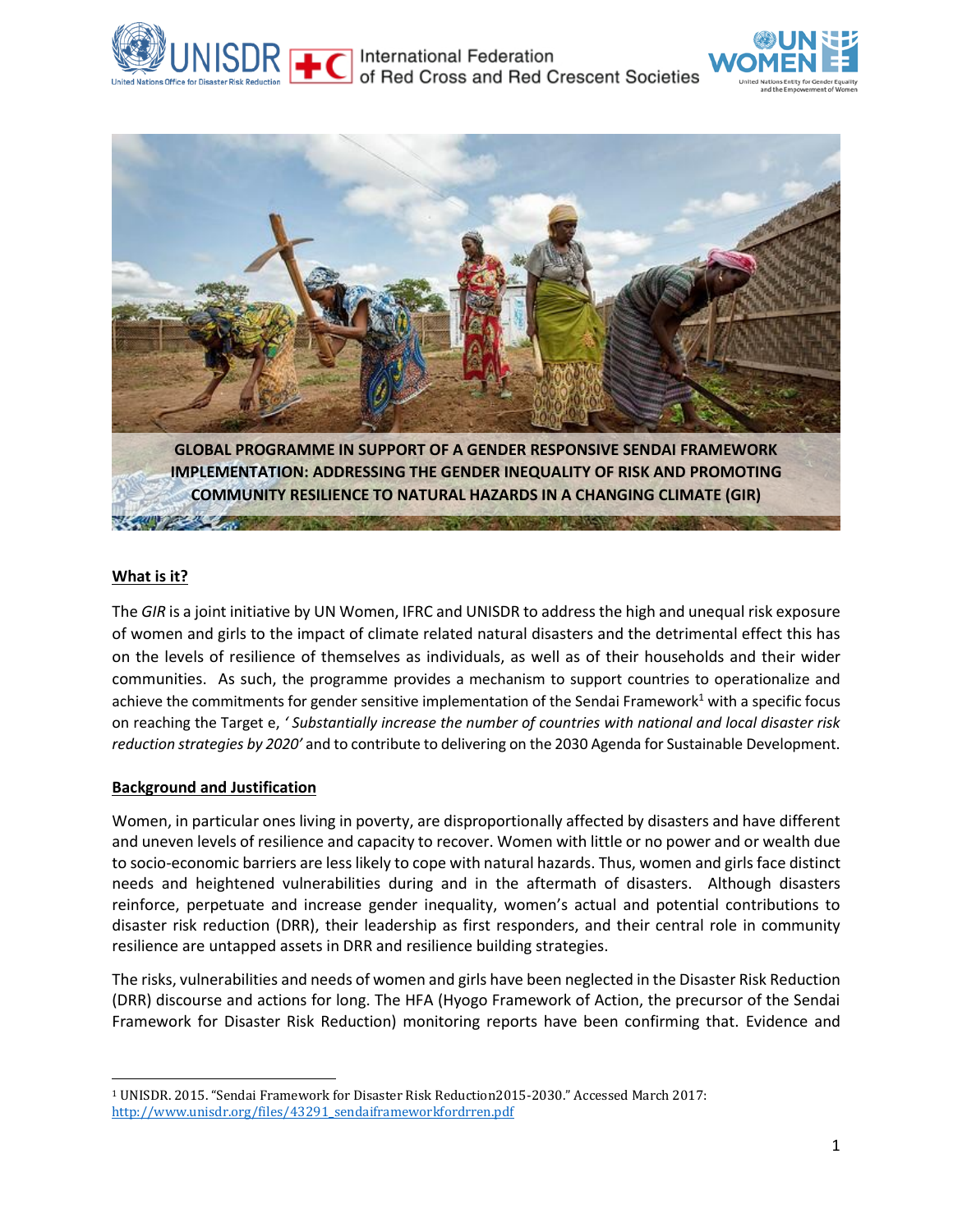

research show that women and girls are most vulnerable to disasters. Statistical analysis on 141 countries found that women were more likely to die, or die sooner, than men in disasters.<sup>2</sup>

Commitments in the existing policy frameworks e.g. 'Sendai Framework for Disaster Risk Reduction 2015 – 2030' together with increased recognition of the importance of integration of gender-equality for effective and sustainable DRR have not yet been translated into concrete actions. DRR and Climate Change Adaptation (CCA) policies, programmes and actions still tend to be at best gender-neutral if not gender blind. The following gaps continue to impede the realization of effective and gender-responsive DRR policies and programmes.

**1. Lack of data and gender analysis to support gender responsive DRR policy formulation and action**: Almost 90% of the countries reporting to the Hyogo Framework Agreement did not collect sex and age disaggregated data (SADD) making it impossible to identify the separate needs and vulnerabilities of women, girls, men and boys. <sup>3</sup> Similarly, there is seldom any contextual gender analysis done for DRR or humanitarian actions, leading to a lack of knowledge and understanding of the gender-dynamics that affect and influence the results of interventions. UN Women's review of the 26 strategic response plans developed for the world's major humanitarian crises in 2015, demonstrated that only 23% did some form of gender analysis.

**2. Lack of substantive women's participation and leadership in DRR:** Women are seldom enabled to express their needs, views and opinions in the formulation of DRR planning and programmes. Women's local and national representative organisations, women's machineries and gender advocates, who are often most knowledgeable about the specific needs and capacities of women in disaster prone and/or affected regions, are mostly absent from the processes of planning and implementing DRR interventions.

**3**. **Insufficient Investment in addressing gender inequality in DRR and building women's resilience as a strategy to build community resilience:** Despite the fact that women and girls constitute the bigger portion of the worst impacted in any disaster, there is inadequate financial resources and allocations to address gender-specific risk reduction, preparedness and recovery measures and thereby put the global commitments into action at local, national and international levels. For example, women's empowerment organisations and institutions received just 0.4% of gender equality focused aid provided to fragile states in 2012-2013.<sup>4</sup>

**4. A Lack of political prioritization –** there is little political attention to ensuring that disaster risk management policies take into account the gender inequality of risk. Institutions and organisations that work on disaster risk management tend not to talk to institutions and organisations that work on gender equality because they often do not see what gender has to do with their work.

#### **GIR Programme Objectives and Strategy**

 $\overline{\phantom{a}}$ 

The Goal of the global programme is **to reduce the loss of lives and livelihoods and to enhance the resilience of communities to natural hazards in a changing climate by addressing the gender inequality which drives greater loss and exposure to risk.** GIR will contribute to the following Outcomes:

<sup>&</sup>lt;sup>2</sup>Neumayer, E.and T. Pluemper (2007) "The gendered nature of natural disasters: the impact of catastrophic events on the gender gap in life expectancy, 1981–2002" *Annals of the Association of American Geographers*, 97 (3) 551-566.

<sup>&</sup>lt;sup>3</sup> UN ISDR. 2015. Global Assessment Report on Disaster Risk Reduction: Risk and Poverty in a Changing Climate, Geneva, Switzerland: UNISDR.

<sup>4</sup> Calculated based on figures cited in OECD DAC Network on Gender Equality (2015) "Financing UN Security Council Resolution 1325: Aid in support of gender equality and women's rights in fragile contexts". p. 1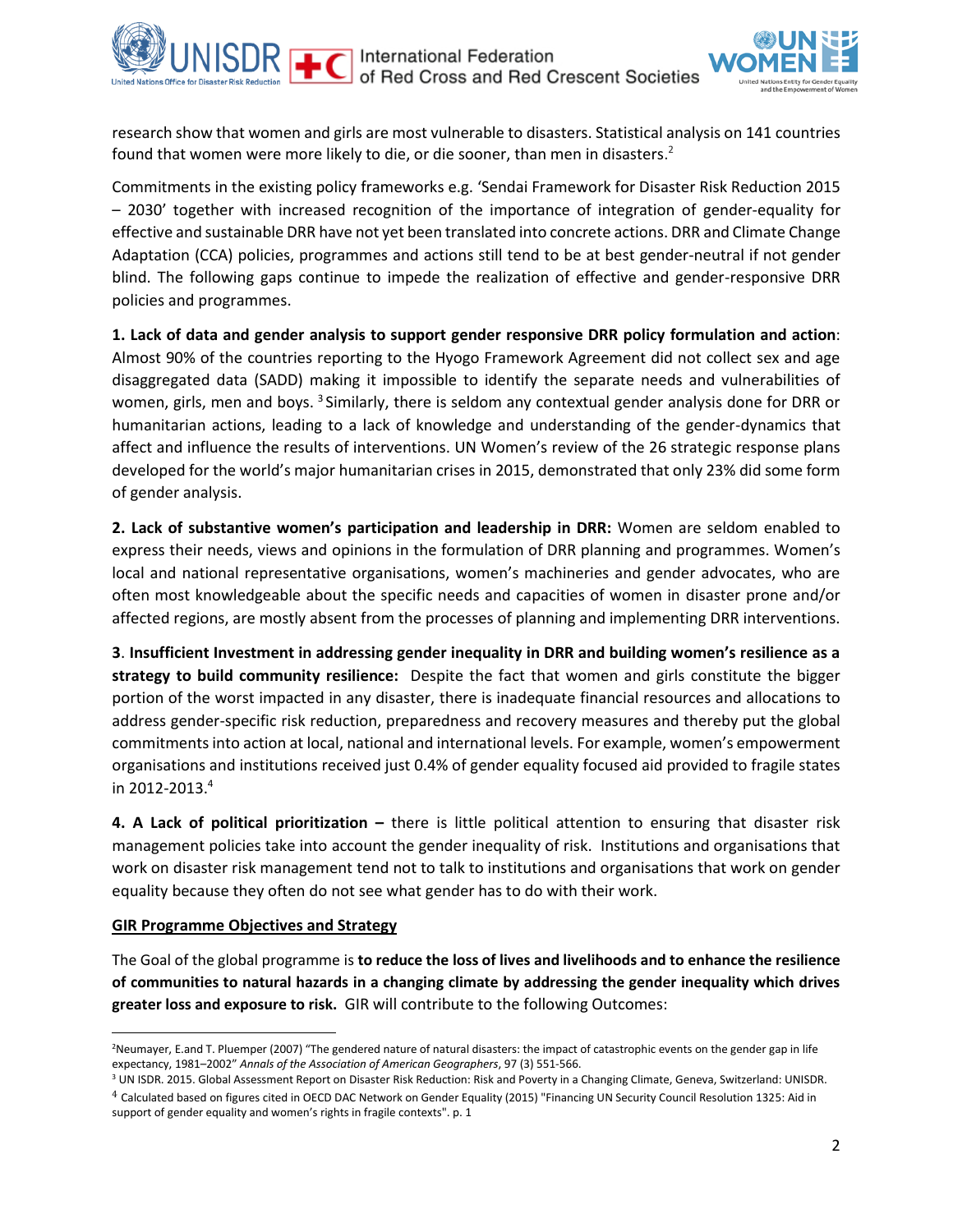



## **Outcome 1: Gender dimensions of disaster risk, particularly in terms of women's exposure to hazards, vulnerability and capacity are understood and assessed**

This outcome ensures (i) that disaster management actors are undertaking gender responsive and inclusive risk assessments, including through the provision of technical support and guidance, and that the participation of women is promoted, (ii) data collection instruments and tools are gender responsive and sex and age disaggregated data is collected, analyzed and used to inform decision making at national, regional and global level; (3) the evidence base on the gender inequality of risk is consolidated and disseminated, including through the establishment of a scientific platform , through a community of practice and by bringing evidence and knowledge to policy dialogues and global and regional events

### **Outcome 2: DRM policy and risk governance is gender responsive and well resourced**

Under this outcome (i) Support the disaster management machineries and local government and other relevant parties to integrate gender equality aspects into national and local level DRR policies, strategies, plans and budgets; (ii) support Institutionalization of capacity of DRM bodies to mainstream gender equality considerations into disaster management in terms of dedicated human resources, capacity building and training, representation of women's organizations in National Disaster Platforms; (iii) monitor and track the progress on implementation of the gender commitments under the Sendai Framework on Disaster Risk Reduction, including using a Sendai Gender Scorecard

## **Outcome 3: women's capacity to prevent, prepare for and recover from natural hazards in a changing climate is strengthened**

Though this outcome GIR will work with stakeholders to enhance the resilience and ability to recover of women by supporting their access to recovery services and products such as micro insurance, disaster compensation and social protection. It will also enhance women's access to sustainable and alternative livelihoods that can withstand hazards, by engaging actors providing agricultural, livelihood and entrepreneurial services, vocational training as well as supportive local infrastructures, and technologies. Strengthen women's access to and engagement and leadership in the development of early warning and early action, including protection mechanisms, will furthermore, ensure that women are better prepared when disaster strikes.

### **Outcome 4: Women's participation and leadership in disaster risk reduction and resilience building is strengthened**

In order to leverage women's agency and leadership (i) address capacity gaps for broader women's organizations and civil society to influence DRR policy making and implementation, facilitate coalition building through the establishment of a global network, bringing together women organizations and gender advocates to articulate women's needs and priorities with regards DRR; (ii) ensure the strengthened participation and engagement of women in disaster risk governance, planning and assessments, this includes supporting women's participation in local disaster management committees, national disaster management platforms, global DRR policy fora.

#### **Programme Implementation**

The implementation of GiR will be driven at the country level – starting with a number of select pilot countries in Asia and the Pacific (Afghanistan, Pacific (Fiji, Vanuatu, Tonga) Vietnam, Indonesia, Nepal, Pakistan), Africa (South Sudan, Malawi, Uganda and the Lake Chad region - Niger, Nigeria and Cameroon) and Latin America and the Caribbean (Haiti, Belize, Eastern Caribbean Islands, Guatemala, Honduras and Ecuador), followed by Eastern Europe and Central Asia (Tajikistan, Serbia, Moldova and Bosnia-